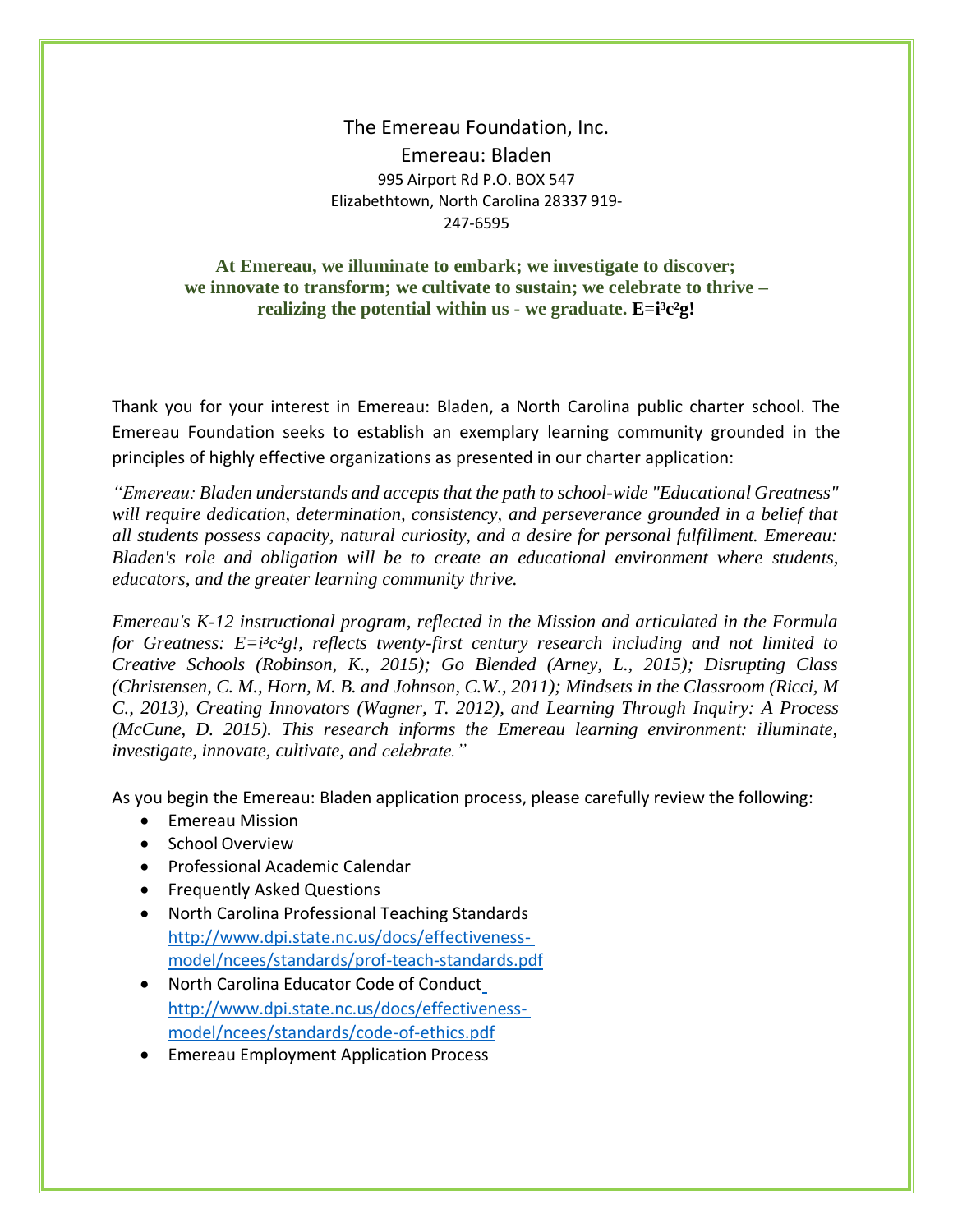### Frequently Asked Questions

#### 1. What benefits will Emereau: Bladen offer?

The Emereau Foundation, Inc. offers a NC State Health Plan and a Retirement Plan "Employee shall, in his or her discretion, be entitled to participate in such other benefit plans as the school may offer from time to time, including, without limitation, the North Carolina State Employee's Health Plan. The Employee's cost of participation in such other benefit plan may vary, depending on the individual terms and conditions of the offered plan." Emereau Employment Agreement.

2. How are leave days acquired?

Employee shall be entitled to receive or participate in the employee benefit plans provided by the Charter School. Ten (10) days of paid leave will be available as determined by the Charter School and approved policies. Paid leave benefits may be accumulated up to a maximum of 11 days and carried over into a subsequent employment year; Employee may not carry over in excess of 11 days; therefore, Employee will have no more than 21 leave daysin any given employment year. In the event Employee's employment is terminated, Employee will receive remuneration for accrued leave through the date of termination,up to 10 days. The amount of paid leave will be calculated based upon the Employee's average work "day" hours (i.e.: if Employee works an average eight (8) hour day, then a "day" equals eight (8) hours)." Emereau Employment Agreement.

3. Does Emereau: Bladen follow the NC State Salary Schedule?

Emereau: Bladen does not follow the NC State Salary Schedule. Each employee's salary is determined by undergraduate and graduate degrees; experience; GPA; demonstrated excellence in teaching; demonstrated leadership; and demonstrated commitment to professional growth and development. Beginning teachers may expect a base salary of \$40,000.00 annually.

### 4. Will Emereau: Bladen recognize advanced degrees and National Board Certification?

Yes, Emereau will recognize advanced degrees and certifications.

5. Is there a Dress Code for Emereau: Bladen personnel?

Yes. Specific requirements will be provided to all school personnel prior to the beginning of the Summer Institute in July.

6. Are teachers required to hold a North Carolina teaching license?

Emereau: Bladen will meet or exceed the charter school law requiring 50% of the teaching faculty to hold a North Carolina license as of August 1, 2018. All educators must hold a minimum of a four-year undergraduate degree from an accredited college or university. Additionally, Emereau: Bladen will set benchmarks for faculty to pursue Lateral Entry, National Board Certification, and NC Highly Qualified Status.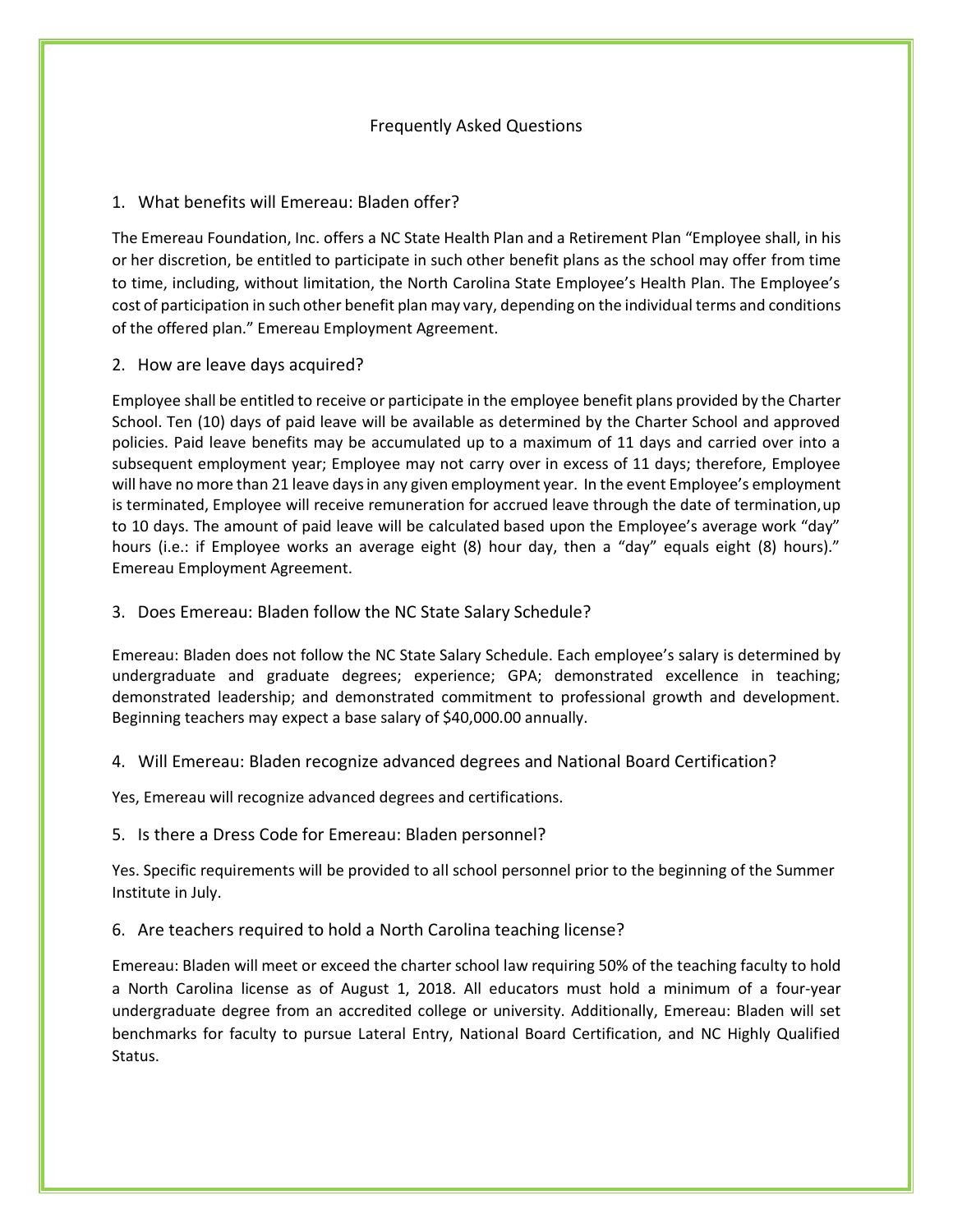## Emereau Employment Application Process

# The Emereau Foundation, Inc. Emereau: Bladen 2021-2022 Academic Year

Please assemble the required documents in the order listed below. Return these in a sealed envelope to:

# *Emereau: Bladen Charter School 995 Airport Rd P.O. BOX 547, Elizabethtown, North Carolina 28337*

Required Documents:

- Cover Letter
- Resume
- Criminal Background Check Release Form (signed)
- Official Undergraduate and Official Graduate Transcripts (sealed/signed)
- Copy of North Carolina or other state licensure certificate/s
- Three letters of reference
	- Personnel (non-family member)
	- Professional
	- Community Member
- Responses to Three Essay Questions
	- The responses to the essay must be in your own handwriting and not computer generated.

**You will receive an email once your complete application is received by Emereau: Bladen.** All applicants are notified, via email, of their status following a review of their submitted application. Applicants moving forward to the interview, will be notified regarding the next steps which will include one or more interviews with members of the Emereau: Bladen team.

We look forward to receiving your application.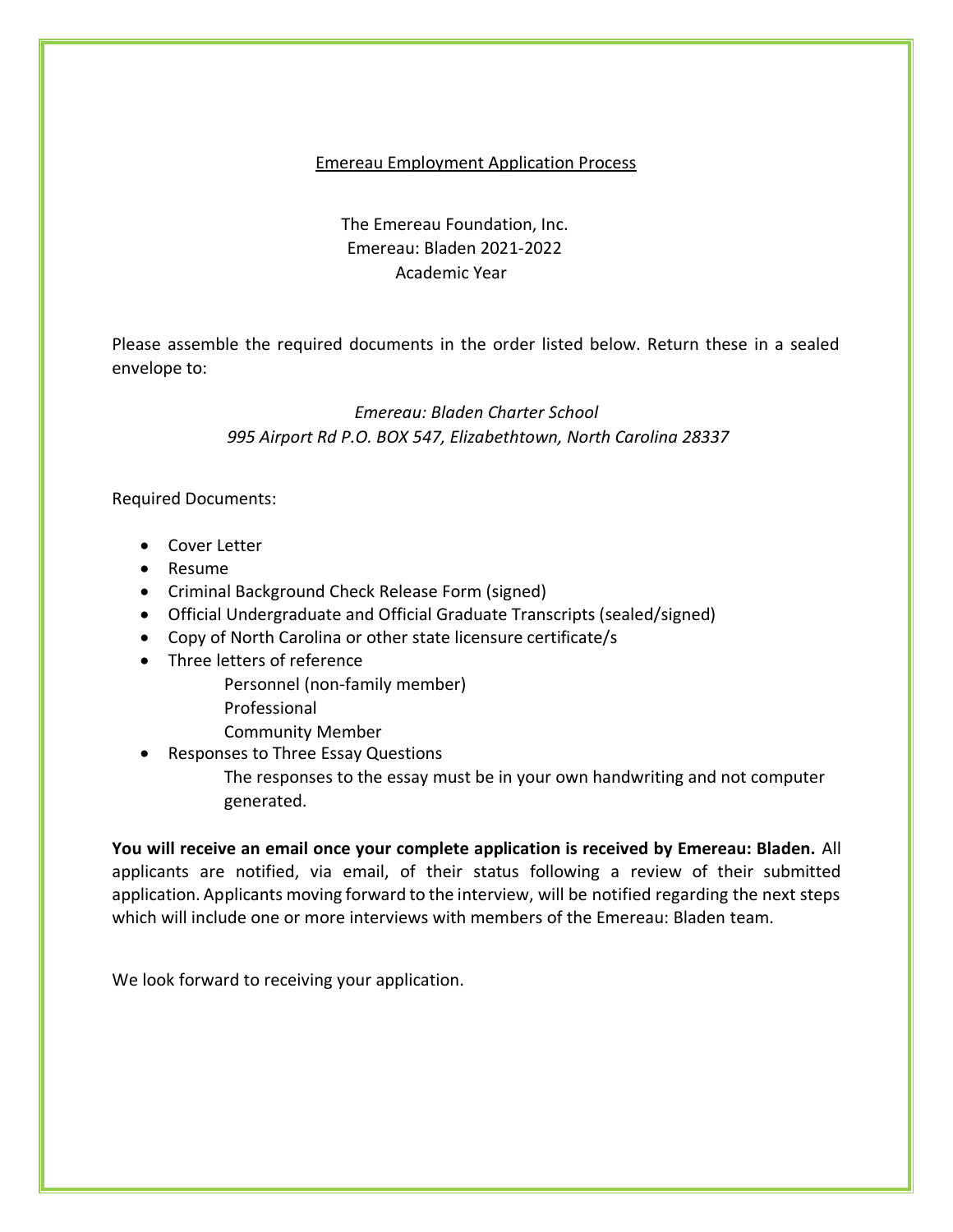ESSAY I

WHY ARE YOU INTERESTED IN JOINING THE EMERAU: BLADEN LEARNING COMMUNITY?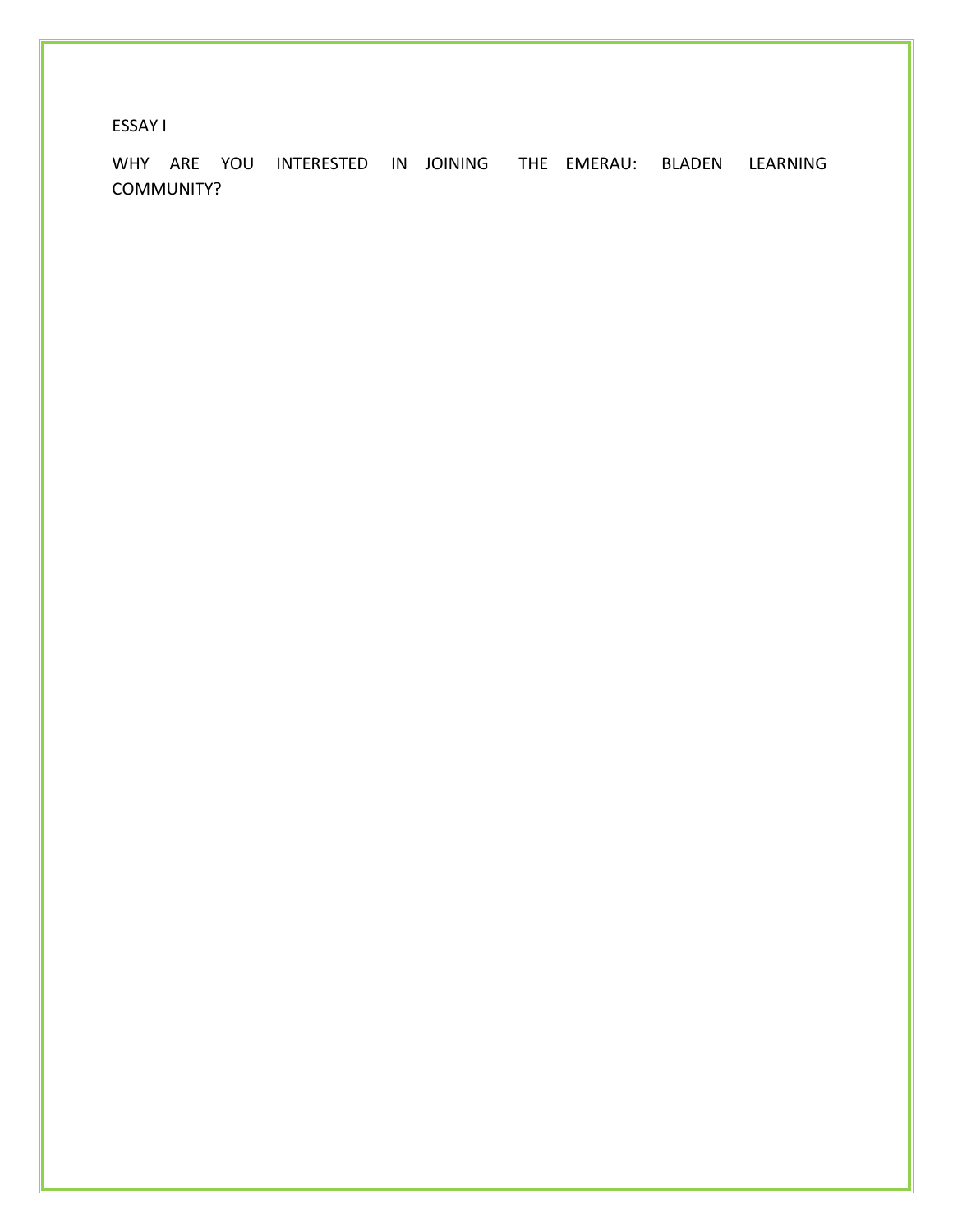ESSAY II

PLEASE SHARE HOW YOU OVERCAME A DIFFICULT OR CHALLENGING EXPERIENCE IN YOUR PROFESSIONAL LIFE. WHAT DID YOU LEARN FROM THE EXPERIENCE?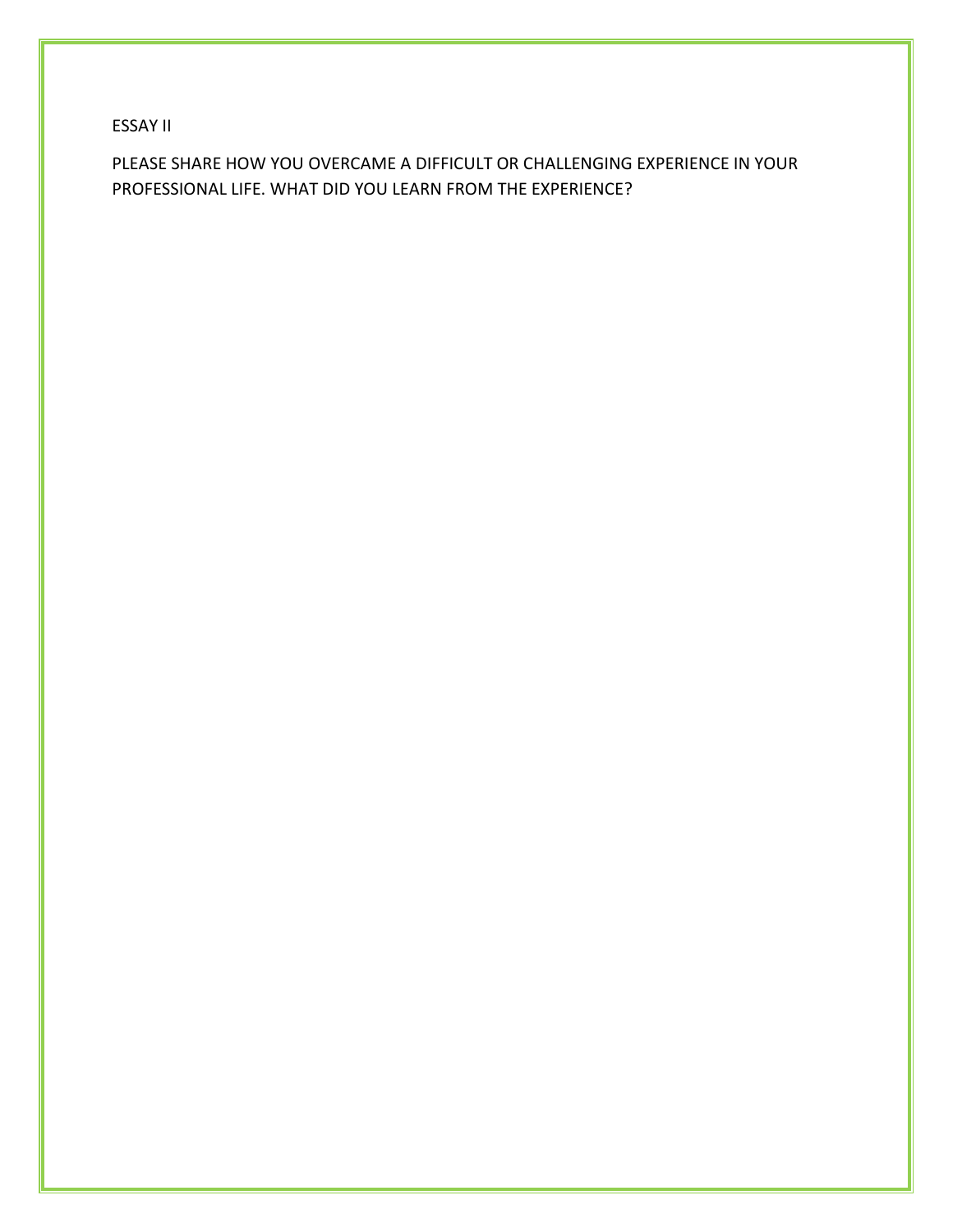ESSAY III

At Emereau, we illuminate to embark; we investigate to discover; we innovate to transform; we cultivate to sustain; we celebrate to thrive – realizing the potential within us - we graduate! E=i<sup>3</sup>c<sup>2</sup>g!

PLEASE REVIEW THE EMEREAU MISSION STATEMENT. PROVIDE A SUMMARY OF HOW YOU DEMONSTRATE THIS MISSION STATEMENT IN THE CLASSROOM OR OTHER PROFESSIONAL WORK ENVIRONMENT (NON-EDUCATOR) EACH DAY.